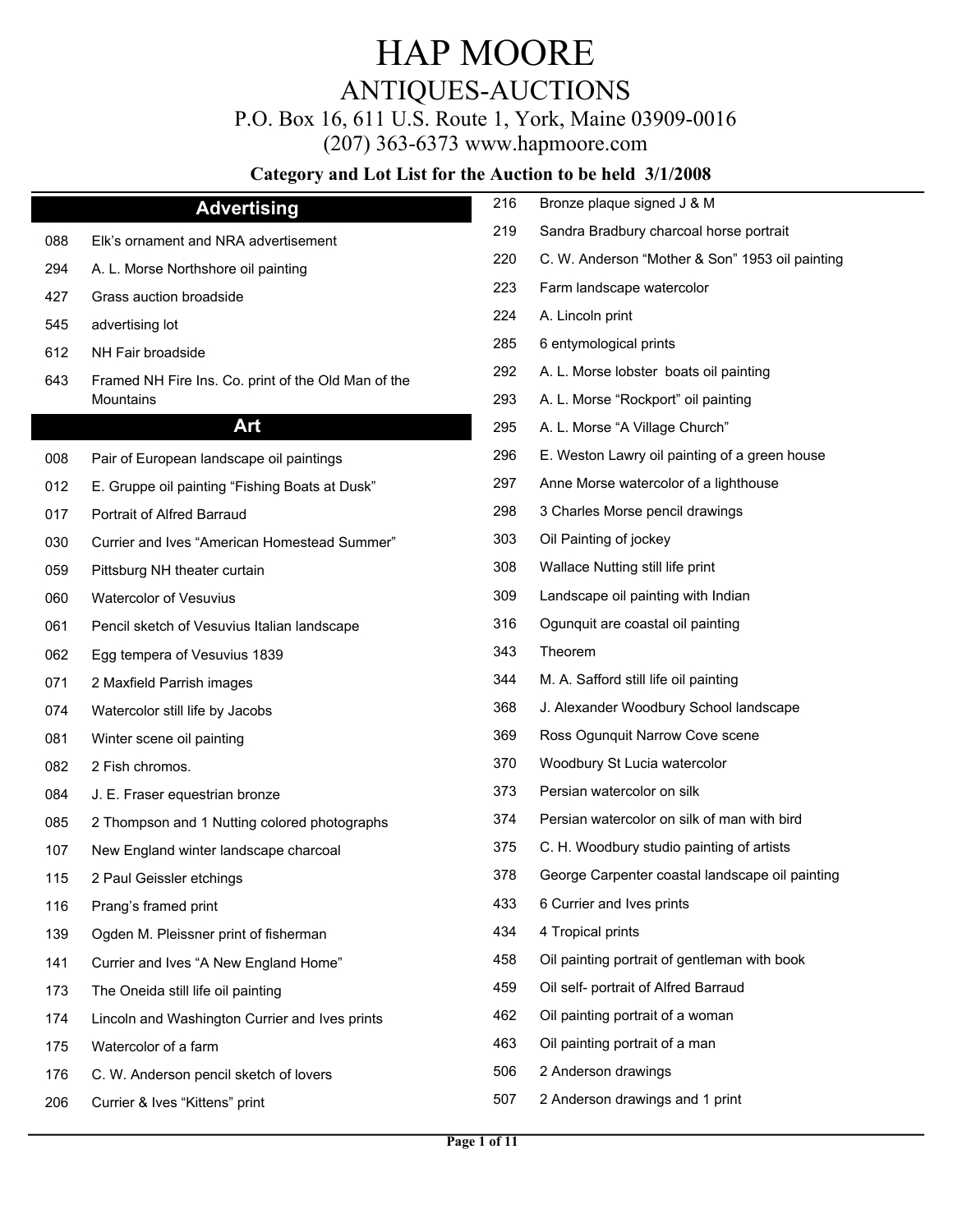## ANTIQUES-AUCTIONS

P.O. Box 16, 611 U.S. Route 1, York, Maine 03909-0016

(207) 363-6373 www.hapmoore.com

| 515 | Oil on board of pond lilies                   |     | China                                    |
|-----|-----------------------------------------------|-----|------------------------------------------|
| 516 | Bavarian landscape oil painting               | 006 | Chinese bowl with damage                 |
| 517 | <b>Etching of Meissonier</b>                  | 031 | Mocha earthworm bowl                     |
| 550 | 3 Frames prints and 1 photograph              | 065 | 8 NYC scenic plates                      |
| 551 | Etching of Newburyport Bridge                 | 067 | Cider pitcher and 4 mugs                 |
| 566 | P. J. Mene bronze dog                         | 103 | Figural porcelain vase                   |
| 568 | Decorative painting of sculpture              | 108 | Pair of Staffordshire dogs               |
| 569 | Decorative painting of Wagner sculpture       | 109 | Dresden fish monger                      |
| 578 | 3 Framed pin ups and books                    | 110 | Royal Doulton "Balloon Lady"             |
| 625 | Sawyer print                                  | 111 | Royal Doulton "Orange Lady"              |
| 627 | Flume oil painting                            | 112 | Royal Doulton Toby mug "Falconer"        |
| 628 | Unsigned moose oil painting                   | 113 | Royal Doulton Toby mug "Beefeater"       |
| 629 | Bierdstat engraving of moose                  | 114 | Royal Doulton Toby mug "Poacher"         |
| 641 | Barye eagle                                   | 122 | Lot of Royal Copenhagen Christmas plates |
| 649 | J. E. Petersen oil painting of a clipper ship | 127 | Hummel umbrella kids                     |
| 651 | oil painting of village                       | 128 | Hummel Boy with pie and scottie          |
| 652 | 11 Tillman prints of decoys                   | 129 | 2 Hummels                                |
|     | <b>Books</b>                                  | 130 | 2 HummelS                                |
| 066 | Lot of books                                  | 144 | Chinese Expert porcelain lot             |
| 119 | Set of "Little Journey's" books               | 164 | 4 Imari plates                           |
| 143 | "America's National Game" 1911 book           | 165 | 2 imarie bowls                           |
| 304 | LeLivre DeCuisine Book                        | 170 | 2 Old Sleepy Eye pitchers                |
| 311 | New England book lot                          | 193 | Flow Blue lot                            |
| 404 | 1892 Atlas                                    | 197 | Majolica dog plate                       |
| 460 | Book: The Growth of Industry                  | 198 | Majolica sunflower dish                  |
| 514 | Lot of books                                  | 380 | Italian floral center piece              |
| 579 | 3 Vols. of The Works of John Locke            | 401 | Lot of misc. china and glass             |
| 580 | Sermons of John Owens, 1721                   | 425 | Blue and white canister set              |
| 659 | Chadbourn Day book                            | 449 | Lot of misc. china and porcelain         |
| 660 | Early Rollinsford area business ledgers       | 520 | Child's set of willoware                 |
| 664 | Book Lot Re: Decendants of Josiah Bartlett    | 521 | 2 Salt glazed and 2 other pitchers       |
|     |                                               |     |                                          |
| 674 | Book lot                                      | 532 | Lot of copper luster pitchers            |
|     |                                               | 534 | Lot of Copenhagen Christmas plates       |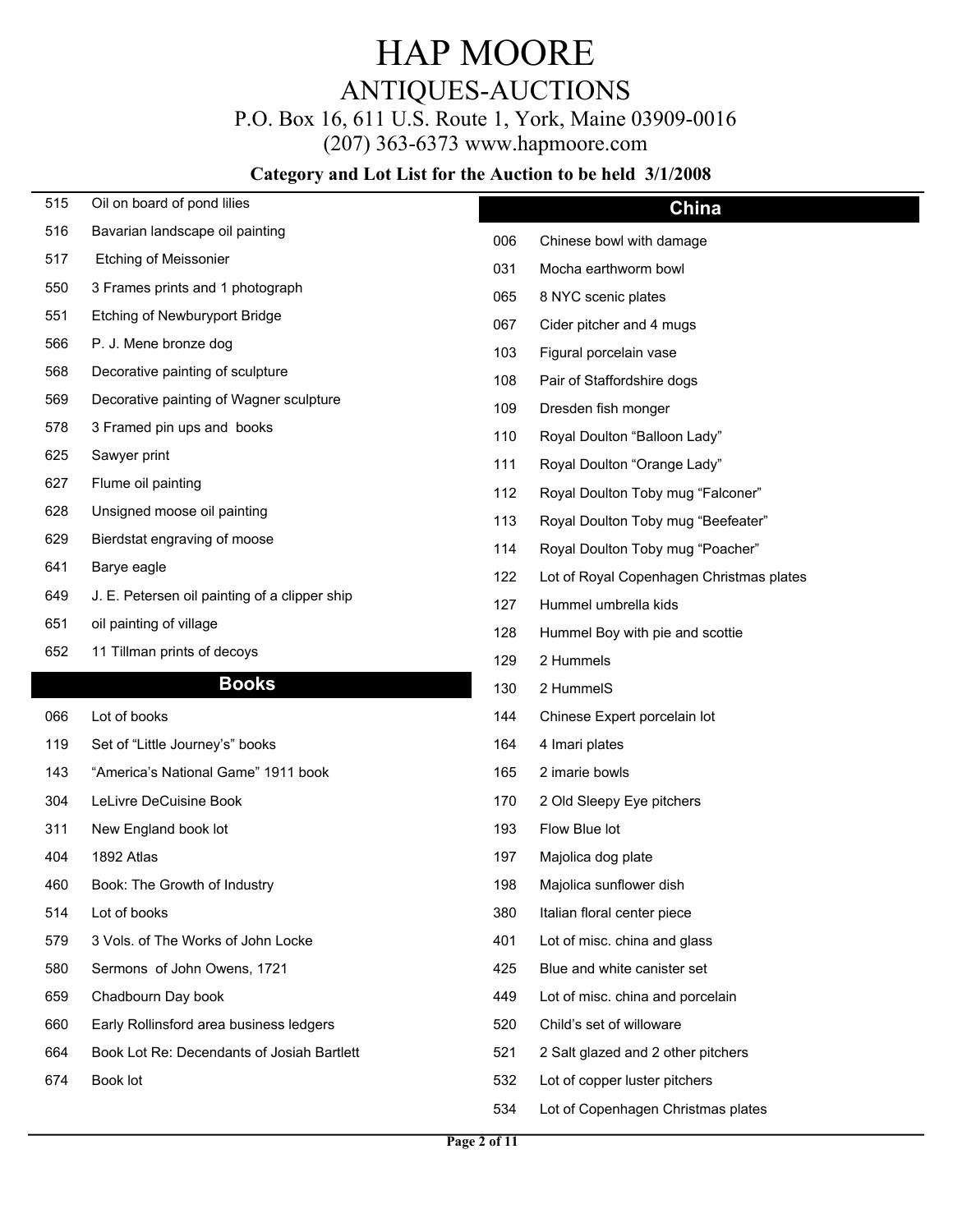### ANTIQUES-AUCTIONS

P.O. Box 16, 611 U.S. Route 1, York, Maine 03909-0016

(207) 363-6373 www.hapmoore.com

#### Category and Lot List for the Auction to be held 3/1/2008

538 4 Majolica plates 112.00 541 Lot of misc. china plates 112.000 minutes 112.000 minutes 12.000 minutes 12.000 minutes 12.000 minutes 12.000 mi 544 lot of misc. china and Nippon 112.000 and 1287 547 4 cups and saucers and saucers and saucers and saucers and saucers and saucers and saucers and saucers and  $\frac{1}{288}$  A. Marseille bride doll 570 2 portrait Nippon vases 112.000 and 12.000 and 12.000 and 12.000 and 12.000 and 12.000 and 12.000 and 12.000 and 12.000 and 12.000 and 12.000 and 12.000 and 12.000 and 12.000 and 12.000 and 12.000 and 12.000 and 12.000 571 Nippon vase with cranes 112.000 and 12.000 and 12.000 and 12.000 and 12.000 and 12.000 and 12.000 and 12.000 and 12.000 and 12.000 and 12.000 and 12.000 and 12.000 and 12.000 and 12.000 and 12.000 and 12.000 and 12.000 572 Scenic Nippon vase 112.000 in 12.000 in 12.000 in 12.000 in 12.000 in 12.000 in 13.000 in 13.000 in 13.000 in 13.000 in 13.000 in 13.000 in 13.000 in 13.000 in 13.000 in 13.000 in 13.000 in 13.000 in 13.000 in 13.000 i 573 2 Nippon floral vases 576 Nippon center bowl 577 Italian charger and 2 trumpet vases 112.000 mm control of the USA Circus poster **Civil War** 018 Civil War letters and booklet 145 342 Civil War field desk 112.000 million control of the 112.000 million catalog 112.000 million catalog 112.000 million catalog 112.000 million catalog 112.000 million catalog 112.000 million catalog 112.000 million contro **Clocks** 044 Steeple clock **112.00 in the clock 112.000 in the clock** 193.000 Roosevelt memento 112.000 in the clock 112.000 in the clock 112.000 in the clock 112.000 in the clock 112.000 in the clock 112.000 in the clock 112.000 i 133 Vienna Regulator clock 112.00 428 3 Hampton Falls documents 112.00 134 Vienna Regulator clock with brass face 112.000 112.000 112.000 112.000 112.000 112.000 112.000 112.000 11 148 Tall clock **112.000 COVID-2000 COVID-2000 COVID-2000** 667 T. Roosevelt letter 180 Carriage clock 112.00 **Ethnographic** 211 Steeple clock and the control of the control of the control of the control of the control of the control of the control of the control of the control of the control of the control of the control of the control of the c 212 Bee hive clock the state of the state of the state of the state of the state of the state of the state of the state of the state of the state of the state of the state of the state of the state of the state of the stat 226 Dover NH Post Office clock 12.000 12.000 12.000 12.000 12.000 12.000 12.000 12.000 12.000 12.000 12.000 12 228 Howard split column clock 229 Banjo clock **112.000 Banjo clock** 112.000 Banjo clock 112.000 Banjo clock 112.000 Banjo clock 112.000 Banjo clock 305 Vienna regulator wall clock 112.000 metals of the USA of the USA of the USA of the USA of the USA of the U 306 Waterbury gingerbread clock 112.000 metals of the USA of the USA of the USA of the USA of the USA of the U 409 A. Goood tall clock **112.000 COVID-112.000 COVID-20.000 COVID-20.000 COVID-20.000 COVID-12.000 COVID-12.000** 431 Steeple clock **12.000 Steeple clock** 112.000 Steeple clock 12.000 Steeple clock 12.000 Steeple clock 12.000 Steeple clock 12.000 Steeple clock 12.000 Steeple clock 12.000 Steeple clock 12.000 Steeple clock 12.000 Steep 432 Seth Thomas clock 112.000 16 440 Ogee clock by Daniel Pratt 112.000 and 112.000 and 112.000 and 112.000 and 112.000 and 112.000 and 112.000 **Dolls** Rheinsche Gummi und celluloid doll 288 A. Marseille bride doll 112.000 and 112.000 and 12.000 and 12.000 and 12.000 and 12.000 and 12.000 and 12.000 and 12.000 and 12.000 and 12.000 and 12.000 and 12.000 and 12.000 and 12.000 and 12.000 and 12.000 and 12.00 289 2 Dutch dolls 112.000 and 112.000 and 112.000 and 12.000 and 12.000 and 12.000 and 12.000 and 12.000 and 1 290 Lot of misc. dolls Doll quilt and clothing **Ephemera** 073 Circus poster 112.000 PM and 112.000 PM and 112.000 PM and 112.000 PM and 12.000 PM and 12.000 PM and 12.000 PM and 12.000 PM and 12.000 PM and 12.000 PM and 12.000 PM and 12.000 PM and 12.000 PM and 12.000 PM and 12.0 138 1821 Newport Customs document 140 Framed 1887 Harper's page T. Roosevelt ephemra lot 202 Lot of auction catalogs Strafford County and misc. paper lot 667 T. Roosevelt letter 112.000 and 112.000 and 112.000 and 112.000 and 112.000 and 112.000 and 112.000 and 12 552 Toma Josef waste basket 553 Toma Josef waste basket Toma Josef waste basket **Furniture** Tripod candlestand Oriental sewing box on legs 013 Butler's stand 112.000 and 112.000 and 112.000 and 112.000 and 112.000 and 112.000 and 112.000 and 112.000 014 Mahogany writing desk European splay leg stand 054 Blanket chest 112.000 and 112.000 and 112.000 and 112.000 and 112.000 and 12.000 and 12.000 and 12.000 and 1 072 Adirondack bench 112.000 and 112.000 and 112.000 and 112.000 and 112.000 and 112.000 and 112.000 and 112.000 and 12.000 and 12.000 and 12.000 and 12.000 and 12.000 and 12.000 and 12.000 and 12.000 and 12.000 and 12.000 075 Checkerboard table top 076 Barrister bookcase 112.000 and 12.000 and 12.000 and 12.000 and 12.000 and 12.000 and 12.000 and 12.000 and 12.000 and 12.000 and 12.000 and 12.000 and 12.000 and 12.000 and 12.000 and 12.000 and 12.000 and 12.000 and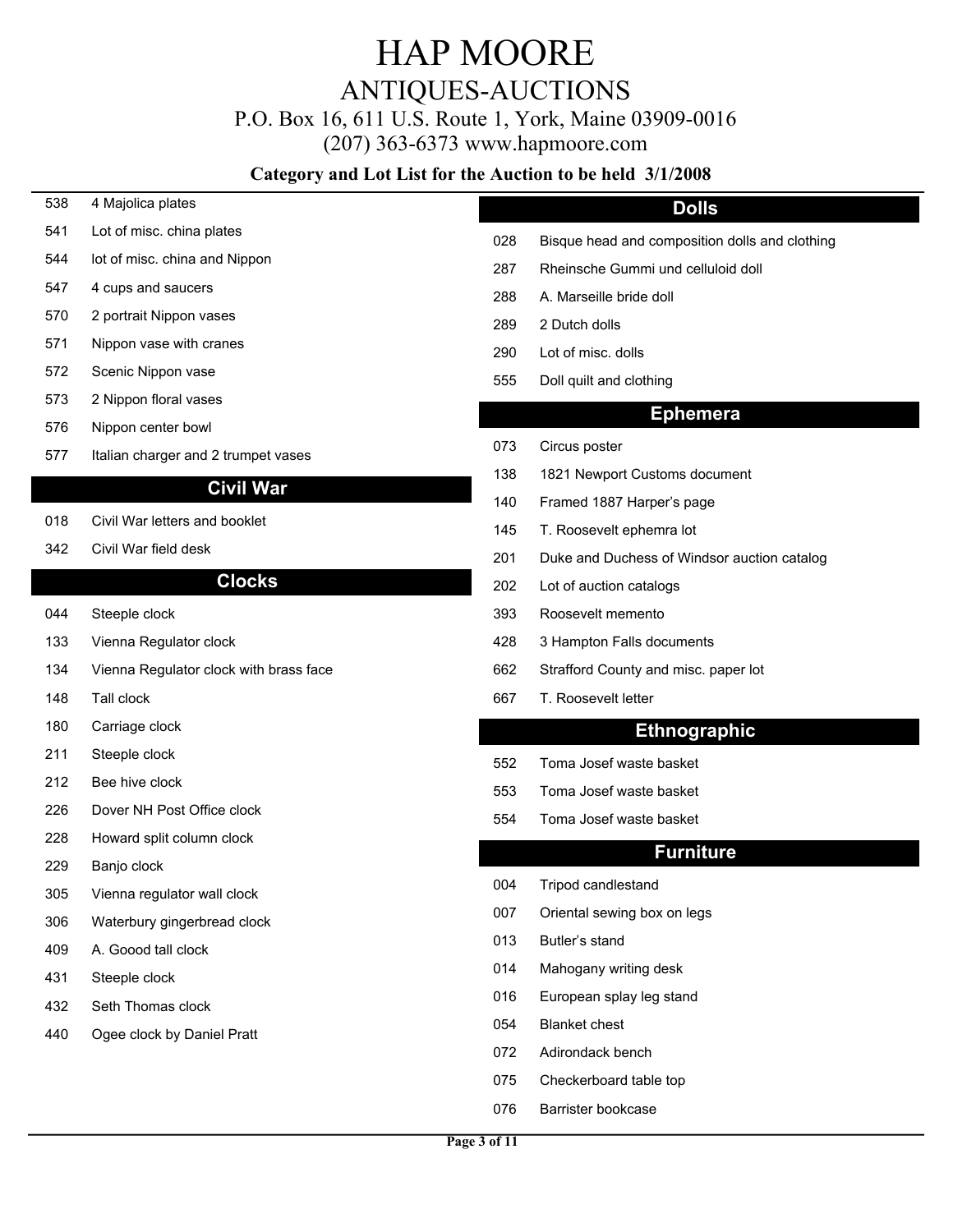P.O. Box 16, 611 U.S. Route 1, York, Maine 03909-0016

(207) 363-6373 www.hapmoore.com

| 079 | Walnut blanket box                              | 281 | Queen Anne drop leaf table          |
|-----|-------------------------------------------------|-----|-------------------------------------|
| 093 | Fireplace screen                                | 282 | English oak cupboard                |
| 096 | Victorian humidor                               | 291 | Oriental mirror                     |
| 097 | Set of 6 English dining charis and an arm chair | 314 | Pair of Maine rod back Windsors     |
| 136 | Oriental garden seat                            | 315 | Mahogany one drawer stand           |
| 147 | Oak commode                                     | 339 | Marble top center table             |
| 149 | Marble top table                                | 340 | Double bow front china cabinet      |
| 150 | 2 Mission bookcases                             | 349 | Mahogany side board                 |
| 151 | Wash stand                                      | 350 | Mahogany server                     |
| 152 | Painted bench                                   | 351 | Set of 6 Mahogany side chairs       |
| 153 | Hutch table                                     | 352 | Claw foot Mahogany dining table     |
| 154 | Candle stand                                    | 353 | Spade foot candlestand              |
| 155 | Candle stand                                    | 356 | L & J G Stickley #292 day bed       |
| 157 | Tavern table                                    | 357 | L & J G Stickley Morris Chair # 830 |
| 158 | One drawer blanket chest                        | 365 | Giltwood Empire mirror              |
| 159 | 2 Ladder back side chairs                       | 366 | Marble top ormulu cabinet           |
| 192 | Repainted wash stand                            | 367 | Leather wing chair                  |
| 208 | Maple slant front desk                          | 392 | Bracket base chest of drawers       |
| 218 | Slant lid clerk's desk                          | 407 | Mahogany highboy                    |
| 221 | Gilt wood mirror                                | 408 | 2 Over 5 drawer dresser             |
| 222 | Oriental mirror                                 | 410 | Rope leg cookie corner bureau       |
| 225 | Split column ship mirror                        | 411 | Writing arm Windsor chair           |
| 230 | Blue blanket box                                | 412 | <b>Blanket chest</b>                |
| 231 | Blue blanket box                                | 413 | 1 Drawer stand                      |
| 245 | Reed leg drop leaf table                        | 414 | Gray painted cradle                 |
| 272 | Yellow painted washstand                        | 415 | Rope bed                            |
| 273 | English butler's desk                           | 416 | Curly maple drop leaf table         |
| 274 | Maple candlestand                               | 417 | Set of 6 Rod-back Windsor chairs    |
| 275 | Hepplewhite table and 6 chairs                  | 421 | Dome top trunk                      |
| 276 | French bed                                      | 424 | Dresser mirror                      |
| 277 | Wing chair                                      | 461 | Ogee mirror and frame               |
| 279 | Brown painted washstand                         | 464 | Banister back chair                 |
| 280 | 4 Iron and canvas chairs                        | 512 | Spool bed                           |
|     |                                                 |     |                                     |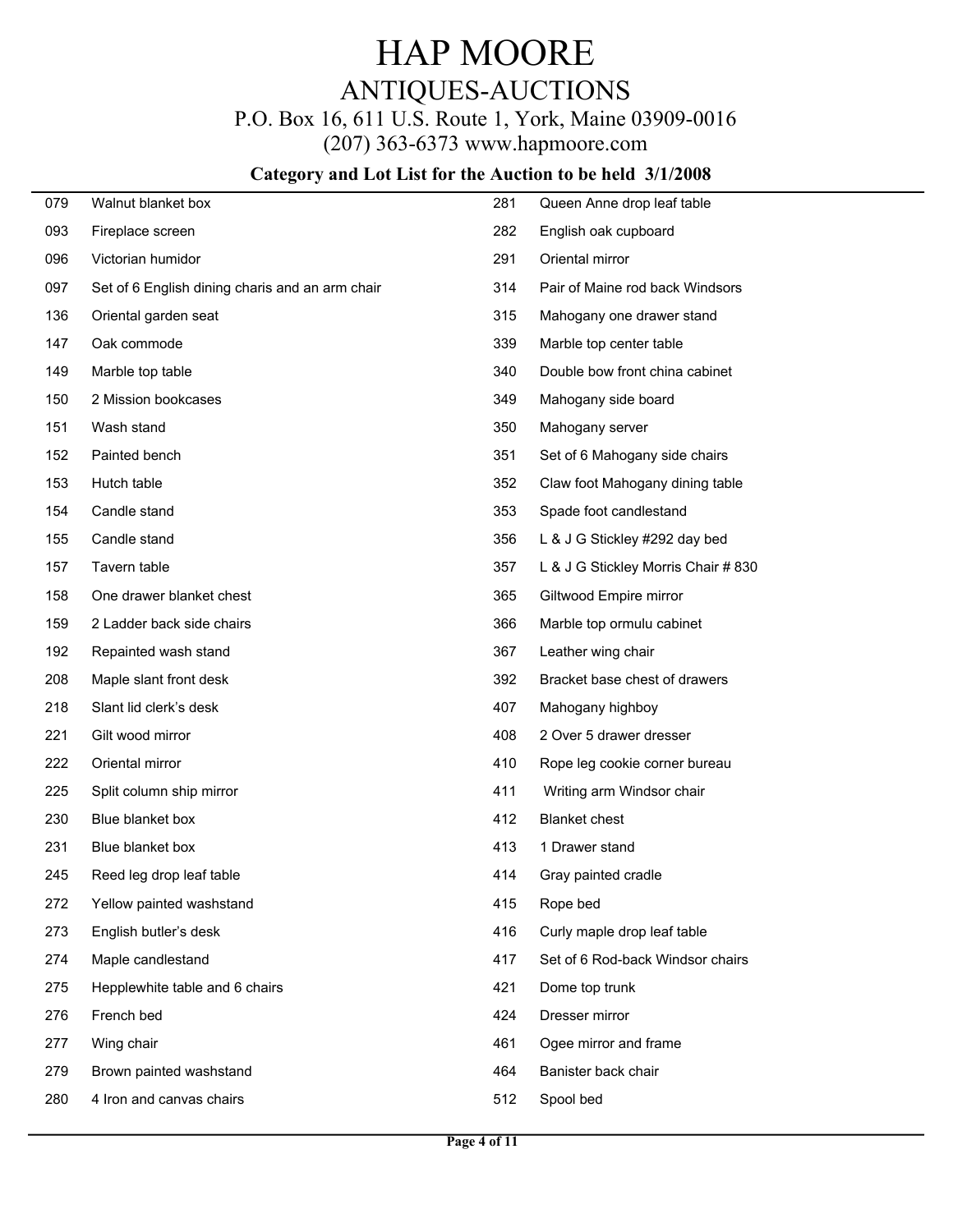### P.O. Box 16, 611 U.S. Route 1, York, Maine 03909-0016

(207) 363-6373 www.hapmoore.com

| 564        | Oval marble top table                          | 048 | 2 Copper pans and a brass bucket                  |
|------------|------------------------------------------------|-----|---------------------------------------------------|
| 617        | 3 Piece walnut bedroom set                     | 049 | 3 iron kettles                                    |
| 618        | Walnut cylinder desk                           | 051 | Brass bed warmer                                  |
| 619        | Pressed back rocker                            | 052 | 2 Peels                                           |
| 620        | Portsmouth desk                                | 053 | Large kettle                                      |
| 621        | Boston rocker                                  | 077 | Philips child's bicycle                           |
| 622        | Button foot table                              | 094 | Ring top andirons                                 |
| 623        | i Drawer tavern table                          | 095 | Lodge andirons                                    |
| 624        | 1 Drawer stand                                 | 124 | Pair of horse head bookends                       |
| 630        | Button foot tap table                          | 131 | Fisherman doorstop                                |
| 631        | Dunlap ladder back chair                       | 146 | Whale men's document, harpoon and whale tooth lot |
| 639        | Cheval mirror                                  | 156 | Butter churn                                      |
| 646        | Mahogany tip top table                         | 160 | Game board                                        |
| 647        | mahogany tea table                             | 161 | Mahogany tea caddy                                |
| 648        | Victorian high chair                           | 162 | 2 Painted still banks                             |
| 672        | Walnut Victorian bed                           | 163 | 2 still banks - buildings                         |
| 673        | Oak step back cupboard                         | 167 | Lot of inkwells, tire ashtray and misc. items     |
|            |                                                |     |                                                   |
|            |                                                | 168 | 3 Snowbirds                                       |
|            | <b>General</b>                                 | 169 | Lot of trivets                                    |
| 002        | 1620 - 1895 Mass. Commemorative plate          | 177 | Mortar and pestle                                 |
| 003        | Tiffany picture frame                          | 178 | Lot of wooden ware                                |
| 015        | Lemon-top brass andirons                       | 179 | lot of butter molds                               |
| 020        | 1824 Pewter salver                             | 181 | Commemorative tray with The Maine                 |
| 021        | Pewter tankard                                 | 182 | 4 Curly maple items                               |
| 022        | 3 Small pewter flagons                         | 183 | Lot of tin ware                                   |
| 029        | Orvis graphite fishing rod                     | 188 | Porcelain bank and humidor                        |
| 032        | 19th C Game board                              | 191 | 2 Painted buckets                                 |
| 034        | Cast iron still bank                           | 199 | Pair of copper sconces                            |
| 036        | 2 Kaleidoscopes                                | 203 | Black doll and baskets lot                        |
| 042        | 3 Bellows                                      | 204 | Apple tree doorstop                               |
| 043        | Shallow basket                                 | 205 | Copper eagle ornament                             |
| 045        | Corn dryer, meat hook and thresher             | 215 | Tree of life tole tray                            |
| 046<br>047 | 2 Iron trivets<br>Lot of iron ladles and forks | 234 | Pair of prickett candlesticks                     |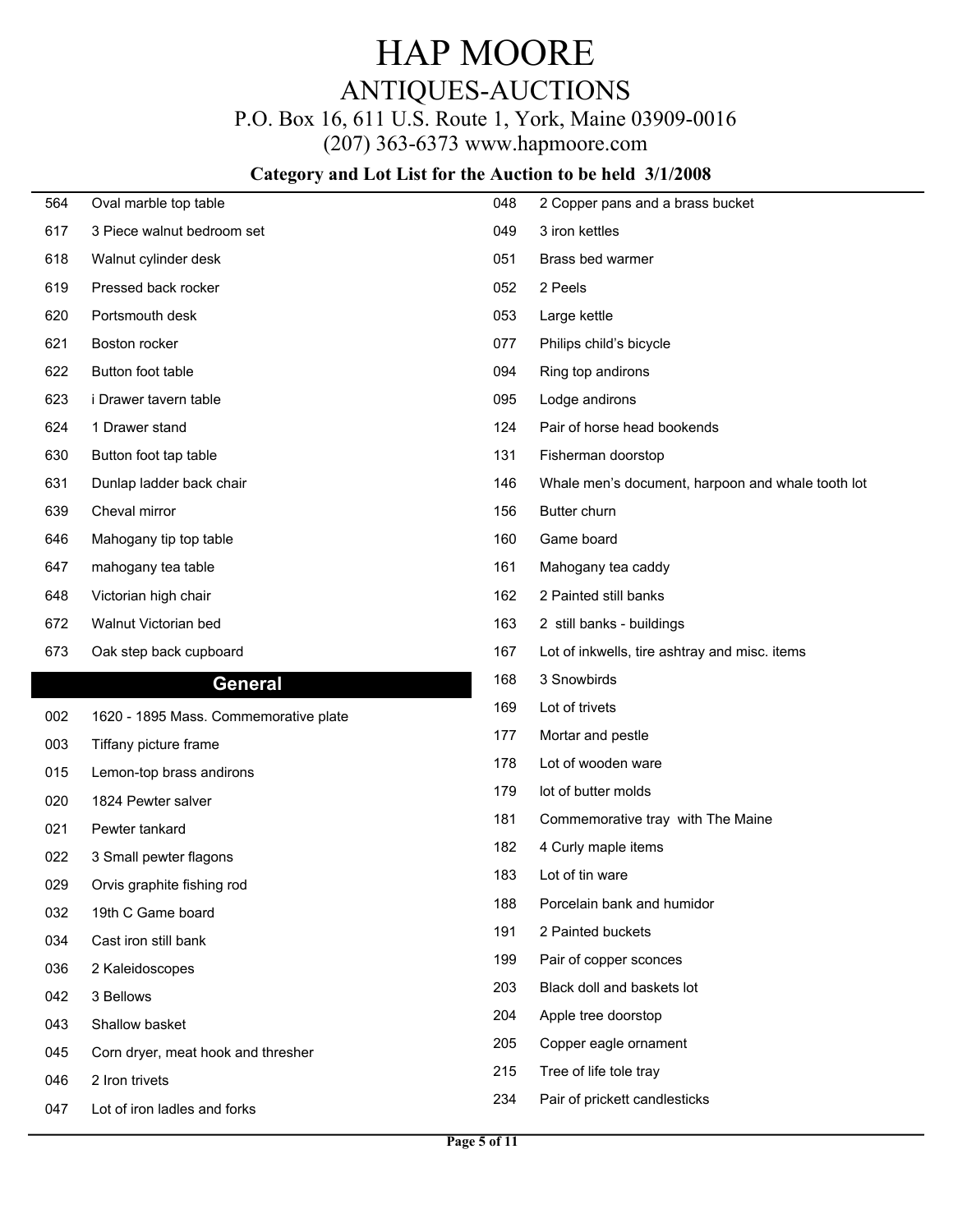# P.O. Box 16, 611 U.S. Route 1, York, Maine 03909-0016

(207) 363-6373 www.hapmoore.com

| 235 | Kettle of kitchen utensils               | 426 | 2 Cheese baskets                    |
|-----|------------------------------------------|-----|-------------------------------------|
| 237 | Horse bookends                           | 429 | Swift                               |
| 238 | Lot of misc. framed items                | 437 | Tape loom                           |
| 239 | Lot of misc. accessories                 | 439 | 18th C canteen                      |
| 240 | Tin oven and iron cookware lot           | 441 | Clarinet - Zyloid                   |
| 241 | Wooden hay fork                          | 442 | 3 Coburn and 1 Adman carved bird    |
| 246 | Framed 17th C musical page               | 443 | Carved niddy - noddy and wash stick |
| 283 | Lot of metal grasshoppers                | 445 | Lot of butter molds                 |
| 284 | 3 Lady's vintage purses                  | 447 | 2 Pair of 18th C. andirons          |
| 299 | Set of skittles                          | 448 | 2 Pair of 18th C. andirons          |
| 300 | Grain painted zither case                | 450 | Lot of food choppers                |
| 354 | Decorated stoneware jug                  | 452 | 3 Rolling pins                      |
| 358 | Native American dipper                   | 453 | Lot of rolling pins                 |
| 362 | Pair of Chinese carved ivory figures     | 454 | 2 Ice cream molds                   |
| 363 | Pair of ivory Foo Dogs                   | 455 | Pipe tongs                          |
| 371 | Rose Medallion teapot and lamp           | 456 | Goffering iron                      |
| 372 | Rose Mandarin bowl                       | 468 | Pewter flagon                       |
| 379 | Zebra skin                               | 469 | lot of latches                      |
| 382 | 3 Lladro and 1 Royal Copenhagen figurine | 470 | Lot of hinges                       |
| 383 | Lot of Royal Doulton toby mugs           | 471 | Wafer iron                          |
| 384 | lot of miniature figurines               | 472 | Bird spit and toaster               |
| 389 | Brass compass                            | 474 | Brass bed warmer                    |
| 394 | Lot of 3 lady's purses                   | 475 | Lot of wrought iron cooking tools   |
| 395 | Sampler                                  | 476 | North Church sign                   |
| 396 | 3 Beatrix Potter bunnies                 | 477 | Misc. bottle lot                    |
| 397 | 3 Beatrix Potter figurines and snake     | 478 | Tipping kettle                      |
| 398 | Carved blue bird                         | 479 | Lot of candle molds                 |
| 400 | Carved angel ornament                    | 480 | Lot of misc. small accessories      |
| 402 | Lamp and bisque figures                  | 482 | Washboard and knife sharpener       |
| 403 | Misc. ladies' purses and accessories     | 483 | Lot of misc. metal kitchen tools    |
| 418 | Game board                               | 484 | Wooden dipper                       |
| 419 | Sampler                                  | 485 | Large lot of misc. wooden ware      |
| 420 | Shoe shine box                           | 486 | Lot of misc. iron impliments        |
|     |                                          |     |                                     |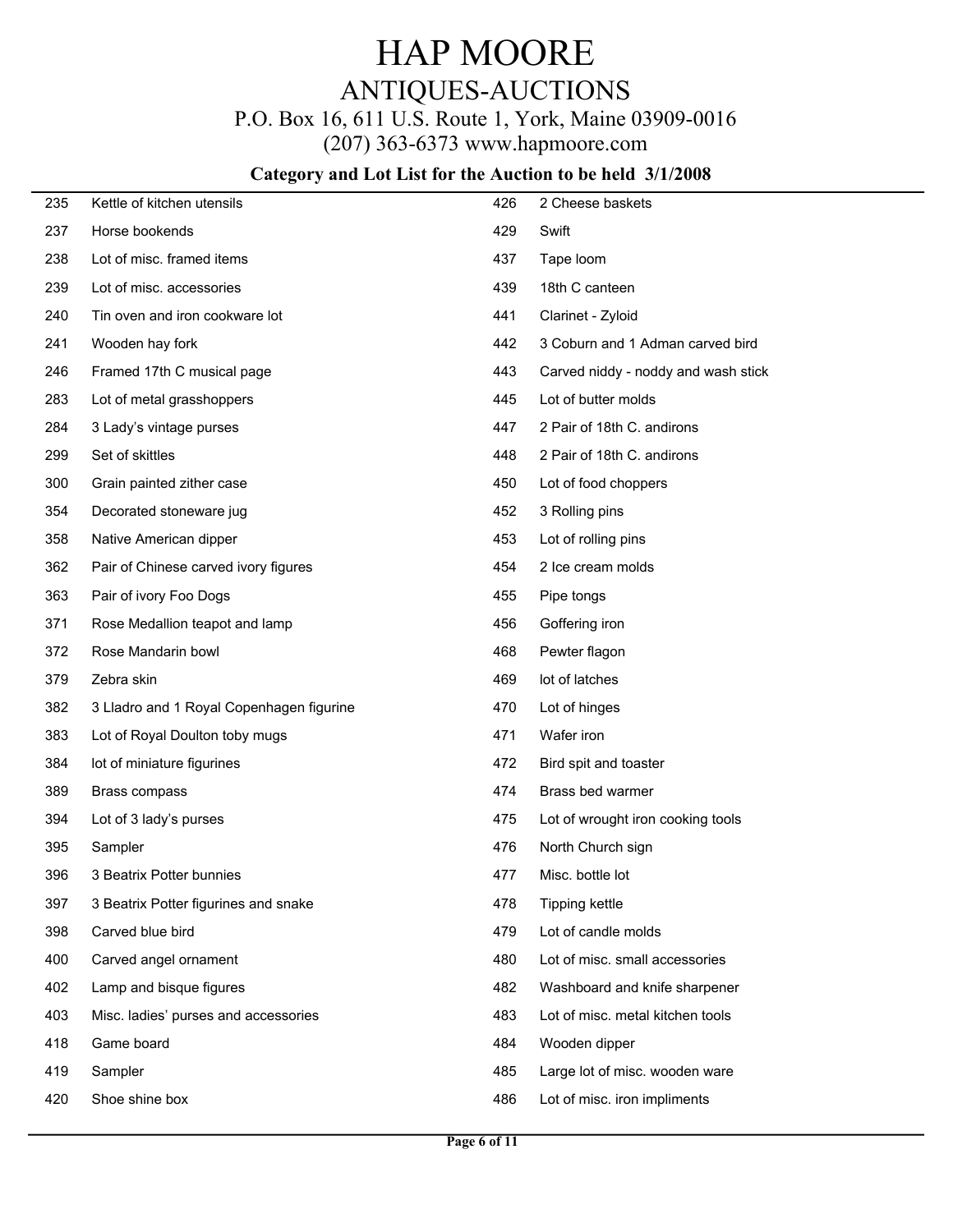# ANTIQUES-AUCTIONS

## P.O. Box 16, 611 U.S. Route 1, York, Maine 03909-0016

(207) 363-6373 www.hapmoore.com

| 487 | Lot of iron shears                                | 604 | 2 Needle holders                              |
|-----|---------------------------------------------------|-----|-----------------------------------------------|
| 488 | 2 Sugar nippers                                   | 605 | Apple peeler                                  |
| 489 | 2 Irons and Abe Lincoln bust                      | 606 | Lot of sleigh bells                           |
| 490 | Waffle iron and peel                              | 607 | Butter churn                                  |
| 491 | 6 Miniature boxes                                 | 609 | Brass inkwell and pens lot                    |
| 494 | 2 Chestnut roasters                               | 610 | 1/2 Hull                                      |
| 495 | iron pot stand and twirling broiler               | 613 | 2 Boat models, sextant and bean sorter        |
| 496 | Lot of fireplace cookware                         | 614 | Boot scraper                                  |
| 497 | Lot of fireplace accessories                      | 626 | Swing handle basket                           |
| 499 | Drying rack                                       | 632 | Star inlaid box                               |
| 500 | Lot of kitchen woodenware                         | 633 | Star inlaid box                               |
| 502 | Maple sugar tin mold                              | 635 | Swiss music box                               |
| 503 | Slaw cutter and bellows                           | 636 | Pewter charger                                |
| 504 | Slide lid box with spools                         | 637 | Civil War belt buckle                         |
| 505 | Lot of crutches and wooden pole items             | 638 | Art Nouveau ink well                          |
| 518 | Wooden horse weathervane                          | 640 | Mahogany tea caddy                            |
| 519 | 3 Italian statues                                 | 642 | Small sewing lot                              |
| 522 | Lot of paperweights                               | 644 | Writing box                                   |
| 523 | Large lot of paper weights                        | 645 | 2 Document boxes                              |
| 525 | 4 Royal Doulton figures and a Toby mug            | 657 | lot of miniature tools                        |
| 526 | Cricket and wooden lidded pail                    | 658 | Red painted cask                              |
| 533 | Large lot of salts                                | 668 | Floral arrangement                            |
| 536 | Lot of figurines                                  |     | <b>Glass</b>                                  |
| 537 | Lot of Japanese figurines                         | 009 | Silver overlay green glass vase               |
| 542 | Lot of desk items                                 | 010 | H. Marmorstein vase                           |
| 546 | Pair of marble columns                            | 024 | Steuben owl                                   |
| 548 | Pair of wooden blinds                             | 025 | Carnival glass compote                        |
| 549 | 3 German figurines                                | 125 | Northwood carnival glass bowl and misc. glass |
| 557 | Lot of lady's purses, fans, shoes and accessories | 190 | Lot of miniature glass items                  |
| 563 | Sextant from "The Corinthian" out of Gloucester   | 527 | Set of stemware                               |
| 574 | Boxed puzzle                                      | 530 | 4 cut glass serving pieces                    |
| 581 | Horse weather vane                                | 540 | 2 Bristol glass vases                         |
| 582 | Banner weather vane                               | 575 | Cut and etched blue and clear glass vase      |
|     |                                                   |     |                                               |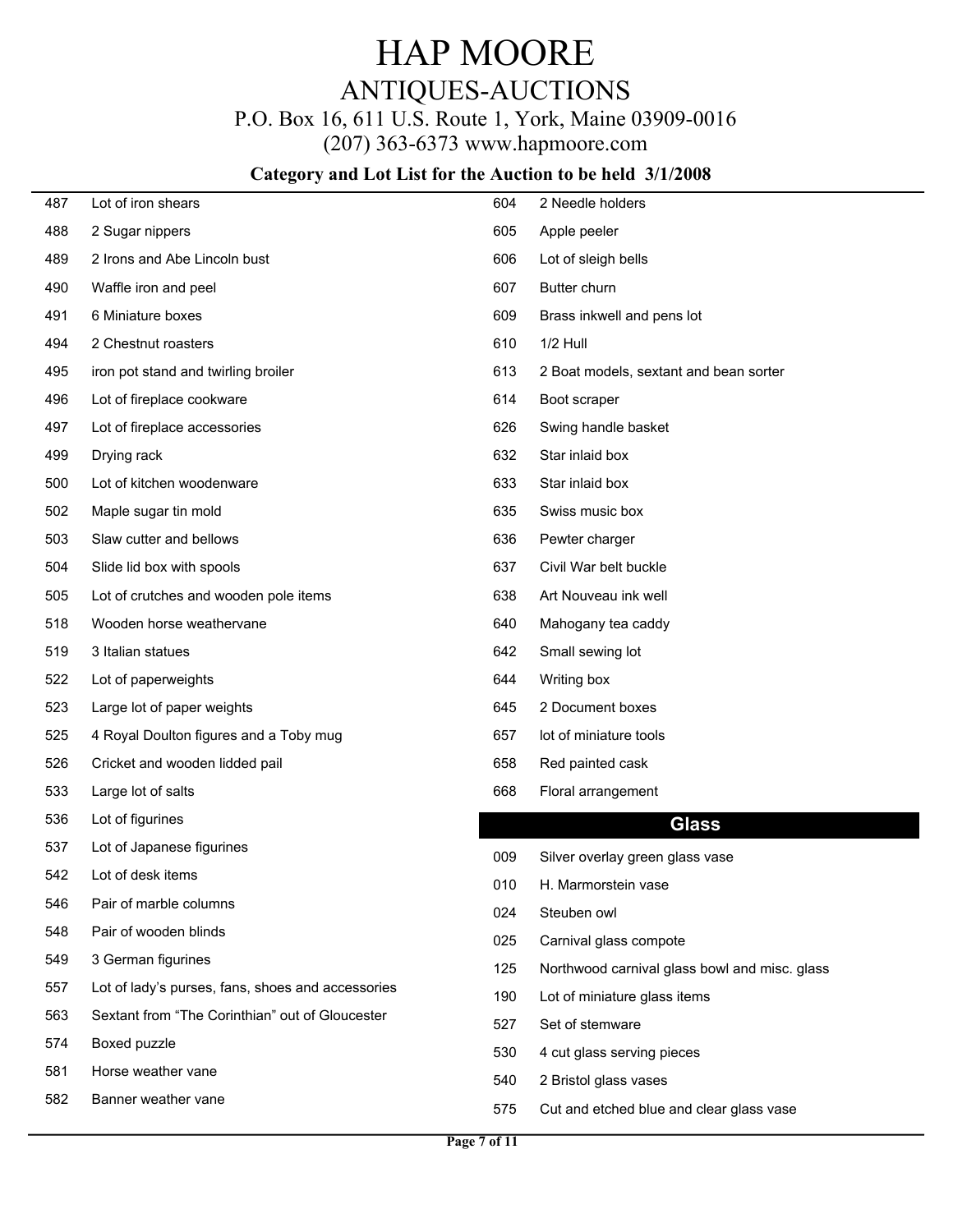## ANTIQUES-AUCTIONS

P.O. Box 16, 611 U.S. Route 1, York, Maine 03909-0016

(207) 363-6373 www.hapmoore.com

|     | <b>Jewelry</b>                                    |     | <b>Lighting</b>                      |  |
|-----|---------------------------------------------------|-----|--------------------------------------|--|
| 098 | 2 Gold pins and stick pin                         | 035 | Asphaltum hand lantern               |  |
| 117 | Lot of costume jewelry                            | 050 | Lighting lot                         |  |
| 120 | 2 14k gold watches                                | 056 | Electrified student lamp             |  |
| 121 | Lot of costume jewelry                            | 057 | Hanging brass light fixture          |  |
| 242 | Misc. gold and gold filled jewelry lot            | 058 | 2 Fluid lamps and lamp bracket       |  |
| 243 | Lot of sterling jewelry                           | 078 | 2 Lanterns                           |  |
| 244 | Lot of costume jewelry                            | 083 | 1950's figural lamp                  |  |
| 255 | Lady's platinum and diamond ring                  | 087 | 3 Candle sconce                      |  |
| 256 | Lady's platinum, diamond and black onyx ring      | 102 | Pair of brass candelabras            |  |
| 257 | Lady's 18k diamond wristwatch                     | 104 | Canal lantern                        |  |
| 258 | Lady's 14k aquamarine ring                        | 118 | Candle student lamp                  |  |
| 259 | Lady's 14k diamond and pink tourmaline ring       | 185 | Blue skater's lantern                |  |
| 260 | Lady's 14k amethyst ring and errings              | 186 | Green skater's lantern               |  |
| 261 | 14k Lady's diamond and sapphire bar pin           | 187 | Clear skater's lantern               |  |
| 262 | 14K Lady's diamond and emerald ring               | 209 | Puffy table lamp                     |  |
| 263 | 14k Lady's diamond solitaire ring                 | 210 | Red fluid lamp                       |  |
| 264 | Two lady's gold ring and 2 platinum bands         | 213 | 2 Pierced tin lanterns               |  |
| 265 | 14k Lady's opera glasses                          | 236 | Lighting lot                         |  |
| 266 | 14k Lady's bow pin with sapphire                  | 278 | European hanging iron light fixture  |  |
| 267 | 14k Man's Movado wristwatch                       | 364 | Satsuma table lamp                   |  |
| 268 | 18k Man's Bigelow, Kennard pocketwatch            | 381 | Pair of bronze candelabra            |  |
| 269 | 3 Tiffany and 1 Walthan watch                     | 386 | Lot of fluid lamps                   |  |
| 270 | H. Stebler 18k pocketwatch                        | 399 | Victorian lighting lot               |  |
| 271 | 3 Pocket watches and lady's Elgin                 | 430 | 3 Reflector lanterns                 |  |
| 387 | Lot of misc. costume jewelry                      | 451 | 3 Brass lanterns                     |  |
| 405 | Misc. Victorian jewelry lot                       | 457 | Fat lamp, betty lamp and hog scraper |  |
| 406 | Pocket watch                                      | 473 | Pair of candle sconces               |  |
| 543 | Coin silver pocket watch                          | 481 | Tin lantern, warmer and oven         |  |
| 615 | 18K Man's pocket watch                            | 492 | Lighting and pewter lot              |  |
| 616 | Misc. costume jewelry and ladies' accessories lot | 539 | China lamp base                      |  |
|     |                                                   |     |                                      |  |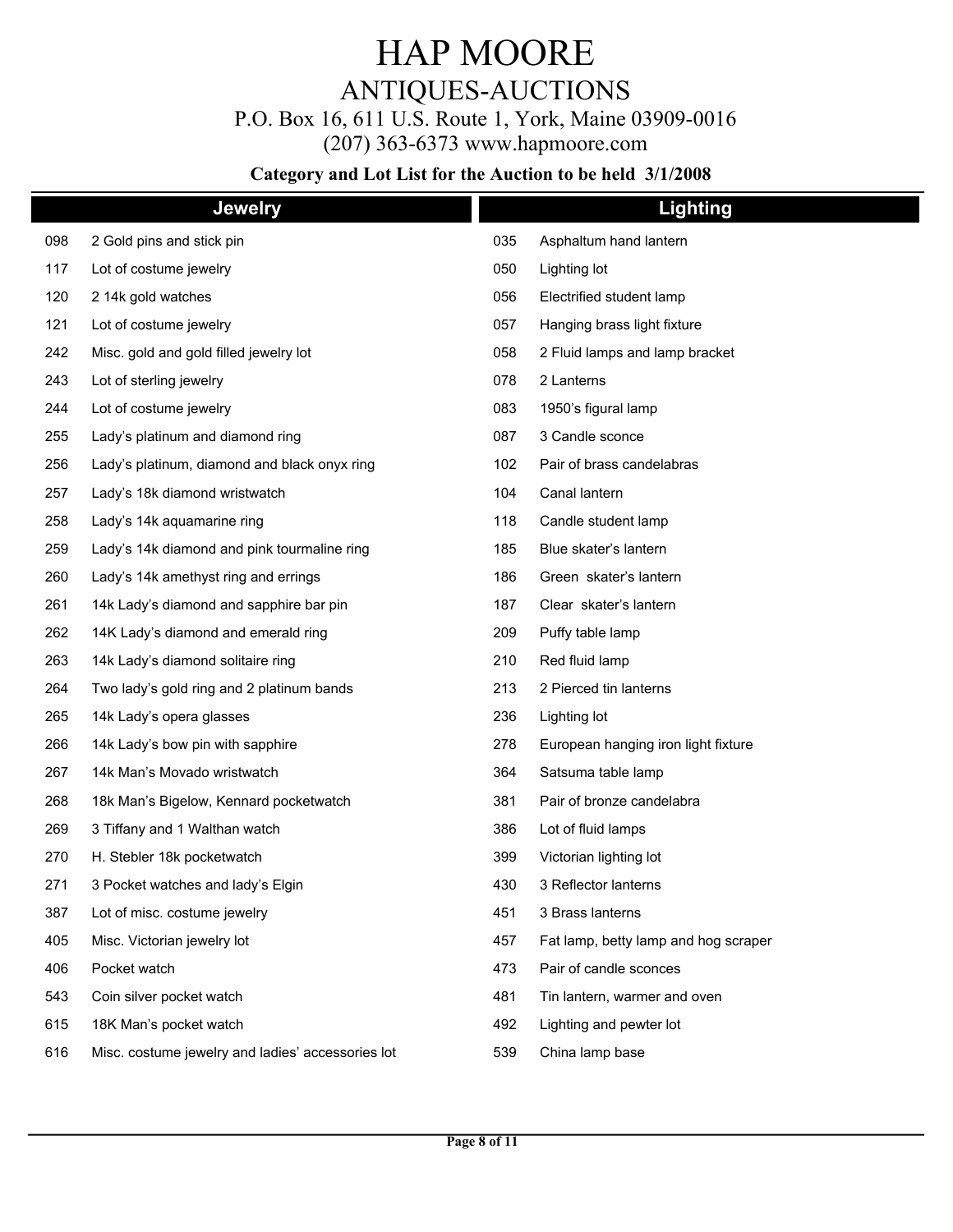# ANTIQUES-AUCTIONS

### P.O. Box 16, 611 U.S. Route 1, York, Maine 03909-0016

(207) 363-6373 www.hapmoore.com

|     | <b>Measuring Tapes</b>                                                   | 510 | 2 John Paul Edwards photographs                  |
|-----|--------------------------------------------------------------------------|-----|--------------------------------------------------|
| 584 | Rooster measuring tape                                                   | 511 | 2 John Paul Edwards photographs                  |
| 585 | Turtle measuring tape                                                    | 663 | Post mortem ambrotype                            |
| 586 | Clam measuring tape                                                      |     | <b>Postcards</b>                                 |
| 587 | Shoe measuring tape                                                      | 653 | Lot of New Hampshire postcards                   |
| 588 | Mirror measuring tape                                                    | 654 | Lot of New England postcards                     |
| 589 | Fish measuring tape                                                      | 655 | Lot of United States postcards                   |
| 590 | Dog with pillow measuring tape                                           | 656 | Lot of loose postcards and 2 empty travel albums |
| 591 | Tartan bottle measuring tape                                             | 661 | "Wild West" and misc. European postcards         |
| 592 | Dog house measuring tape                                                 |     | <b>Pottery</b>                                   |
| 593 | Bull dog and Dalmation measuring tapes                                   | 019 | Blue decorated crock                             |
| 594 | Pig, rabbit and walnut measuring tapes                                   | 023 | Sponge and brown transfer pitchers               |
| 595 | 5 Baskets, apple and pear measuring tapes                                | 037 | Scheier decorated bowl                           |
| 596 | Girl, ship and house measuring tapes                                     | 038 | Scheier 3 dessert bowls                          |
| 597 | 6 Metal and ball measuring tapes                                         | 039 | Scheier decorated shallow plate                  |
| 598 | Plush dog and elephant measuring tapes                                   | 040 | Two Scheier blue bowls                           |
| 599 | 4 Compact type measuring tapes                                           | 041 | Red Wing vase                                    |
| 600 | Leather book measuring tape                                              | 086 | Stoneware jug                                    |
| 601 | 2 Wooden barrels, windmill, small metal and Victorian<br>measuring tapes | 101 | Decorated crock                                  |
| 602 | 2 Mauchlineware measuring tapes                                          | 123 | Roseville bowl and 2 candlesticks                |
| 603 | 4 Misc. measuring tapes                                                  | 137 | Blue decorated stone crock                       |
|     | <b>Military</b>                                                          | 166 | Lot of spongeware and misc. pottery              |
| 033 | Large lot of military clothing                                           | 189 | Misc. pottery lot                                |
| 132 | Air Force medals and patches                                             | 194 | Four pieces of Roseville pottery                 |
| 611 | WWII Sextant and military paper                                          | 195 | Roseville silhouette pitcher                     |
|     | Photography                                                              | 196 | Weller and Hull pottery vases                    |
|     |                                                                          | 214 | West Troy #1 crock                               |
| 092 | Misc. photography lot                                                    | 247 | 10" Art pottery vase                             |
| 099 | Photography lot                                                          | 248 | S.E.G. vase and bowl                             |
| 217 | Photograph of Hon. George Florian Stone                                  | 249 | 4 Pottery flower frogs                           |
| 508 | 2 John Paul Edwards photographs                                          | 250 | Matte green jardiniere                           |
| 509 | 2 John Paul Edwards photographs                                          | 251 | Rookwood vase with flower frog                   |
|     |                                                                          |     |                                                  |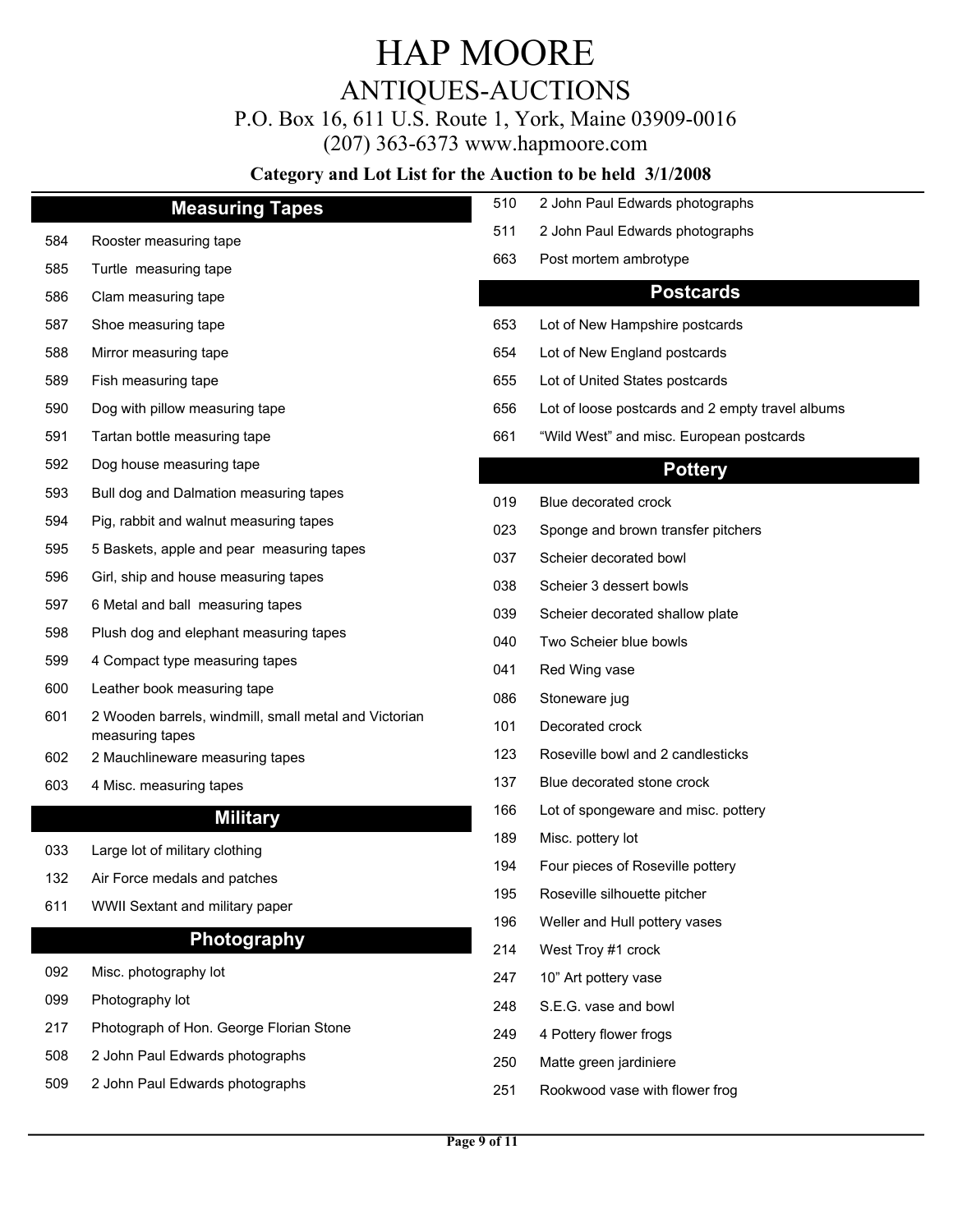P.O. Box 16, 611 U.S. Route 1, York, Maine 03909-0016

(207) 363-6373 www.hapmoore.com

| 252 | 3 1/2" two color vase                   | 466 | Inscribed pottery lot                            |
|-----|-----------------------------------------|-----|--------------------------------------------------|
| 253 | Dedham pottery frog                     | 467 | Boston and Bangor pottery                        |
| 301 | Fish decorated Scheier bowl             | 528 | Blue decorated crock                             |
| 302 | Floral decorated vase                   | 529 | 3 Pieces of pottery                              |
| 317 | Rookwood vase #2911                     | 535 | Lot of Brayton Pottery figures                   |
| 318 | Rookwood vase #2862                     |     | <b>Rugs</b>                                      |
| 319 | Rookwood vase #2144                     | 313 | Native rug                                       |
| 320 | Rookwood vase #2208                     | 355 | Room size Oriental rug                           |
| 321 | Pair of Rookwood vases #2853 &2854      | 376 | Turkish scatter rug                              |
| 322 | 2 Rookwood vases #63                    | 513 | 2 Oriental runners                               |
| 323 | Rookwood vases #6474 (2)                | 669 | Oriental prayer rug                              |
| 324 | Rookwood creamers #647 & 6796#          | 670 | Oriental scatter rug                             |
| 325 | Rookwood vases #2139 & #2874            | 671 | Oriental scatter rug                             |
| 326 | Rookwood tall vase#778                  |     |                                                  |
| 327 | pr. Rookwood vases #6830                |     | <b>Silver</b>                                    |
| 328 | 2 Rookwood vases #6833 &2989            | 005 | 2 Silver Chinese tourist items                   |
| 329 | 2 Rookwood vases #2108 & 1903           | 063 | 6 Sterling wines                                 |
| 330 | Pair of Rookwood floral bookends #2836  | 064 | 3 Sterling dishes                                |
| 331 | Rookwood dish and vase #1630 & 942F     | 100 | Silver plate sewing pieces                       |
| 332 | Rookwood flared vase #6816A             | 135 | Misc. lot of silver                              |
| 333 | Roseville jardiniere                    | 227 | Set of Gorham sterling flatware                  |
| 334 | Roseville crocus dish #466              | 233 | Silverplate compote                              |
| 335 | Rookwood shallow dish #6927             | 254 | Silver deposit putti vase                        |
| 336 | Rookwood humidor #2622                  | 286 | 7 Sterling teaspoons and condiment               |
| 337 | 2 McCoy vases                           | 359 | Arts & Craft 3 piece silver teaset               |
| 338 | Grueby shallow dish                     | 360 | Tiffany leaf dish                                |
| 341 | Pair of South American pottery figures  | 361 | Jenson salt & pepper shakers                     |
| 422 | Ovoid Nashua, NH jug                    | 377 | Partial sterling flatware set and condiment dish |
| 435 | Dedham pottery bowl                     | 385 | Lot of misc. sterling serving pieces             |
| 436 | 5 Dedham Pottery plates, cup and saucer | 388 | Lot of sterling napkin rings                     |
| 438 | Mocha spill holder                      | 390 | Sterling porringer                               |
| 446 | Bird decorated butter churn             | 391 | Stuffing spoon and fork                          |
| 465 | Pottery lot                             | 444 | Cruet                                            |
|     |                                         |     |                                                  |